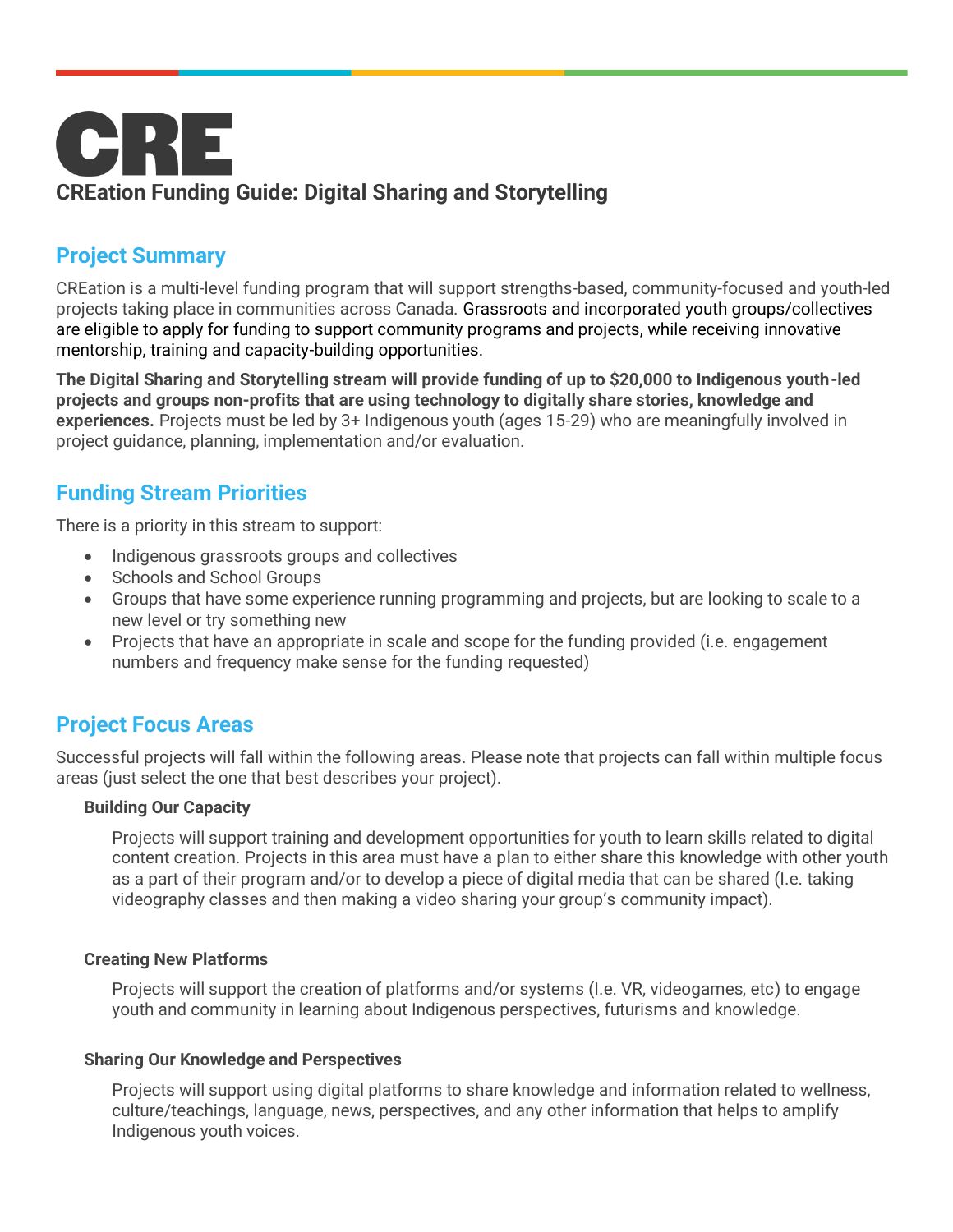#### **Telling Our Stories**

Projects will focus on using digital platforms (podcasts, blogposts, video creation, art-sharing platforms, radio shows, social media, etc) to share stories and knowledge from youth, Knowledge Keepers and community members.

## **Eligibility**

CREation will prioritize funding grassroots youth groups consisting of a minimum of 3 Indigenous youth.

#### **Please note: for the purpose of this program CRE defines Indigenous as status and non-status First Nation, Inuit, and Métis peoples in Canada, living both on and off reserve.**

Eligible groups and projects include:

- Unincorporated/grassroots youth groups and collectives
- Small, incorporated youth groups (note: CRE defines a small organization as groups that have 1-8 full time employees and an operating budget of less than \$500,000)
- Youth Councils
- School groups

Ineligible groups and projects:

- Projects that do not have a digital sharing component
- Individuals
- Projects that are not youth-led (or where the majority of leadership is 30+)
- Non-Indigenous organizations
- Projects taking place outside of Canada
- For profit corporations and businesses

### **Ineligible Expenses**

CRE will NOT fund projects that are political in nature (I.e. supporting someone running for office), or that involve distributing substances (i.e. alcohol, non-traditional tobacco, marijuana, illicit substances, etc).

### **Review Process**

Applications will be reviewed by a Community Grants Committee that includes Advisory Circle members, community members, Indigenous youth and other knowledge carriers. All members will have experience running programs and initiatives, overseeing projects and offering community supports. 100% of the review committee will be Indigenous, and a minimum of 75% will be youth.

## **Capacity Building**

All funded groups will be required to take part in online training/skills development workshops on managing, facilitating, evaluating, and reporting on programs. There will be orientation sessions for all new grantees. All grantees will be assigned a CRE staff member and will have individual meetings with this staff member throughout the project.

## **Reporting and Evaluation**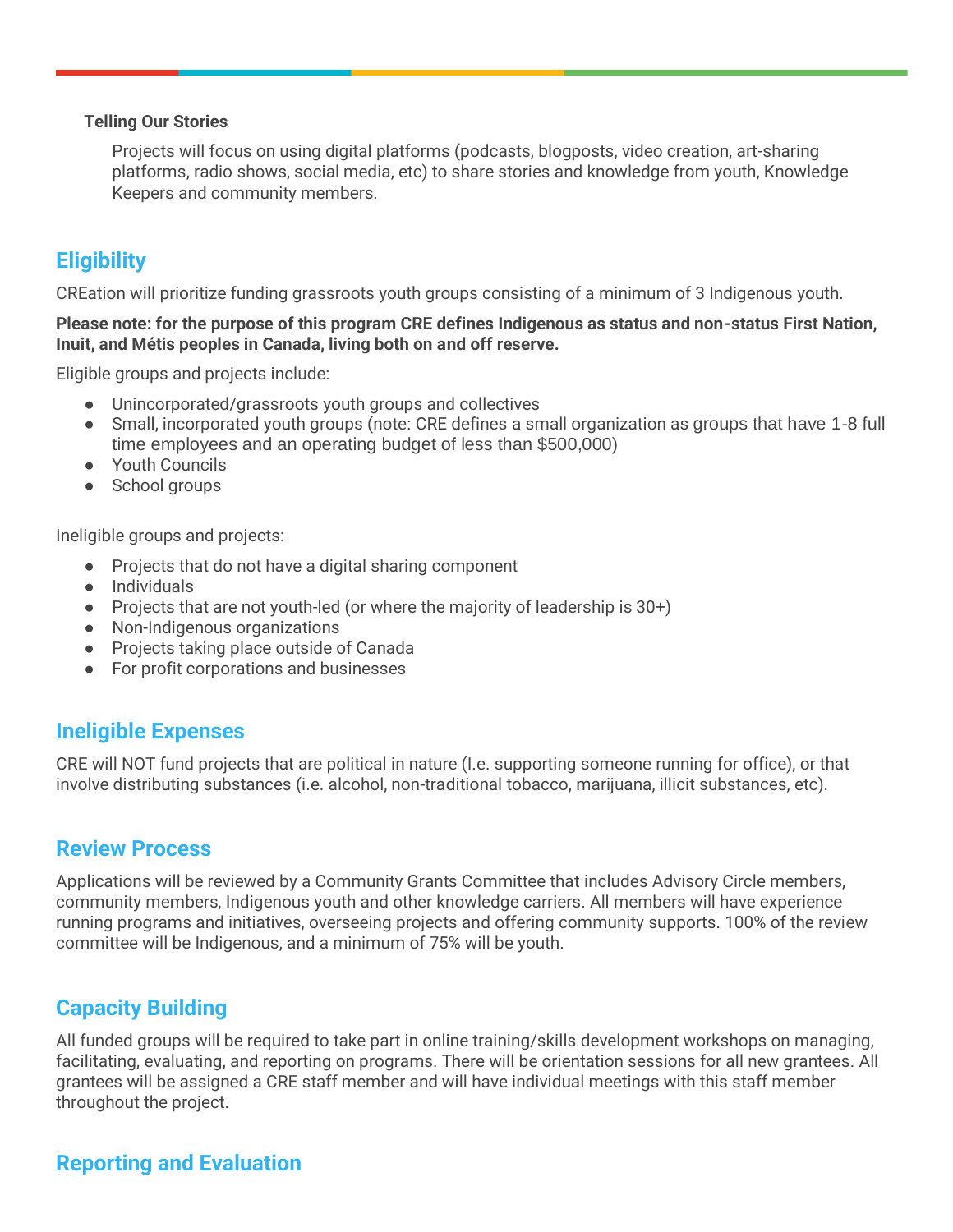Grantees will be asked to report twice on their projects.

**Midterm Check In (6 months into project):** Grantees will complete a short report and meet digitally with a CREation staff to talk through challenges and successes. Grantees will share updates on budget spending, completed activities and youth reach.

**Final Report (2 months after project completion):** Grantees will submit a final report (including narrative report, budget report, participant tracking sheet, program hour tracking sheet, etc) Grantees will receive a copy of the final report within the first month of their project start date.

#### **Grantees will have to collect data as a part of their reporting.**

### **Financial Oversight and Trusteeship**

Successful applicants over age 18 do not require an external funding administrator/trustee and, if successful, will receive the grant funds directly.

Successful applicants aged 15-17 will require a local non-profit or trusted community member over age 18 to serve as their grant trustee. This trustee may be someone the applicants are already familiar with or CRE can support in connecting them with a willing organization or community member as well as with creating a trustee agreement that ensures youth will be supported.

### **Release of Funds**

**CRE does not issue cheques.** Funding will be sent to grantees via a Plooto bank transfer/direct deposit. Grantees will receive funds within three weeks of submitting a signed funding agreement.

## **Timelines**

| <b>Stages</b>               | <b>Summer Intake</b> |
|-----------------------------|----------------------|
| <b>Applications Open</b>    | June 1st, 2022       |
| <b>Application Deadline</b> | June 30th, 2022      |
| <b>Decisions Released</b>   | August 29th, 2022    |
| <b>Project Start Date</b>   | August 30th, 2022    |
| <b>Midterm Report</b>       | January 10th, 2023   |
| <b>Project End Date</b>     | May 30th, 2023       |
| <b>Final Report Due</b>     | July 31st, 2023      |